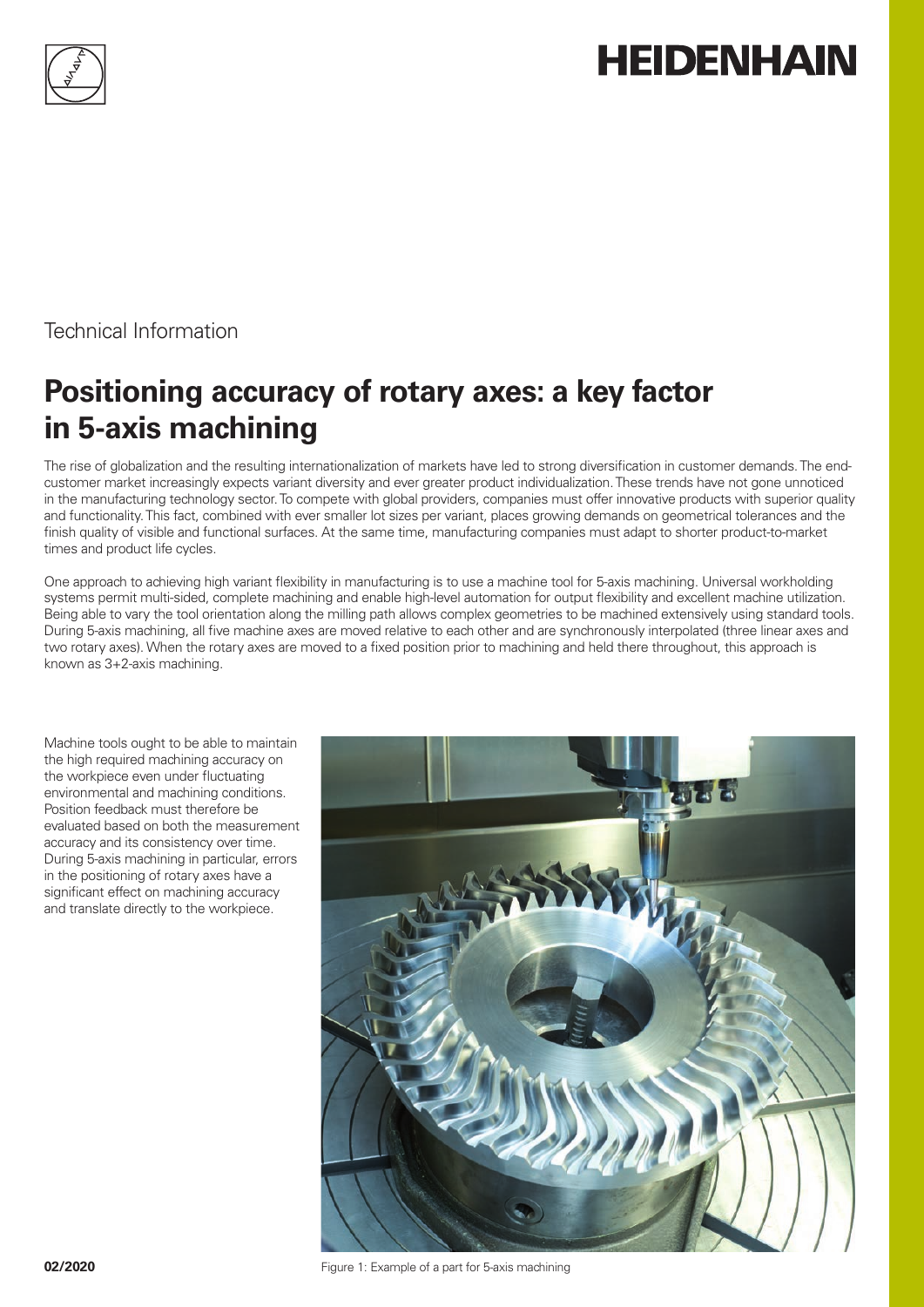Depending on the cost structure, customer requirements, and machining scenario of the machine tool, the power train of a given rotary axis is based either on a torque motor or on a servomotor combined with a mechanical transmission. The choice of encoder is particularly important for rotary axes with a mechanical transmission, which will be the main focus of this article. The simplest way to obtain position feedback for a rotary axis consisting of a servomotor and gear system is to use a motor encoder while accounting for the transmission ratio. This type of position feedback is referred to as semi-closed loop control. It does not account for errors arising in the mechanical transmission elements. These errors are not part of the feedback loop. In Semi-Closed Loop operation, cyclic loads that cause frictioninduced heating of the transmission components are a particular source of significant positioning error. However, when position feedback is obtained from an angle encoder mounted directly on the axis of the rotary table, this configuration is known as closed loop control. In a Closed Loop system, nearly all of the mechanical transmission errors are taken into account by the position control loop.

The following discussion will show that having a gear system in the measurement chain has a significant effect on rotary table positioning and will compare this approach with that of an angle encoder integrated directly into the rotary table.

#### **Configuration of the tested machine**

The following measurement results were obtained on a high-end 5-axis vertical machining center featuring one linear axis and two rotary axes for the workpiece, and two linear axes for the tool (similar to Figure 2). The range of traverse was approximately 600 mm x 600 mm x 500 mm. The test focused on the "C" rotary axis in the table, which was driven by a servomotor and worm gear.



Figure 2: Schematic design of a machine tool for 5-axis machining

#### **Reference encoder**

A reference encoder was designed and built for determining the positioning accuracy of the rotary table. Figure 3 provides a schematic representation of the design. The reference encoder consists of an optical scale drum [1] read by four, noncontact scanning heads [2]. The drum was centered and mounted to the rotary table via an adapter [3] so that it would turn with the rotary table during the measurement. The scanning heads were arrayed in a holder [4] and connected to the clamped main spindle of the machine tool by means of the tool clamping system [5].

Figure 4 shows the reference encoder as mounted inside a machine tool. During the measurement, the rotary axes of the following components were in alignment: the rotary table, the scale drum of the reference encoder, and the main spindle. The reference encoder was qualified on a calibrated measuring machine and is able to ensure a high system accuracy of  $\pm 0.5$ ". This accuracy was attained within the wide mounting and operating tolerances of ±1.0 mm radially and 0.4 mm for radial runout. Measurement series performed on the machine tool verified the reproducibility and quality of the reference encoder.



Figure 3: Schematic representation of the reference encoder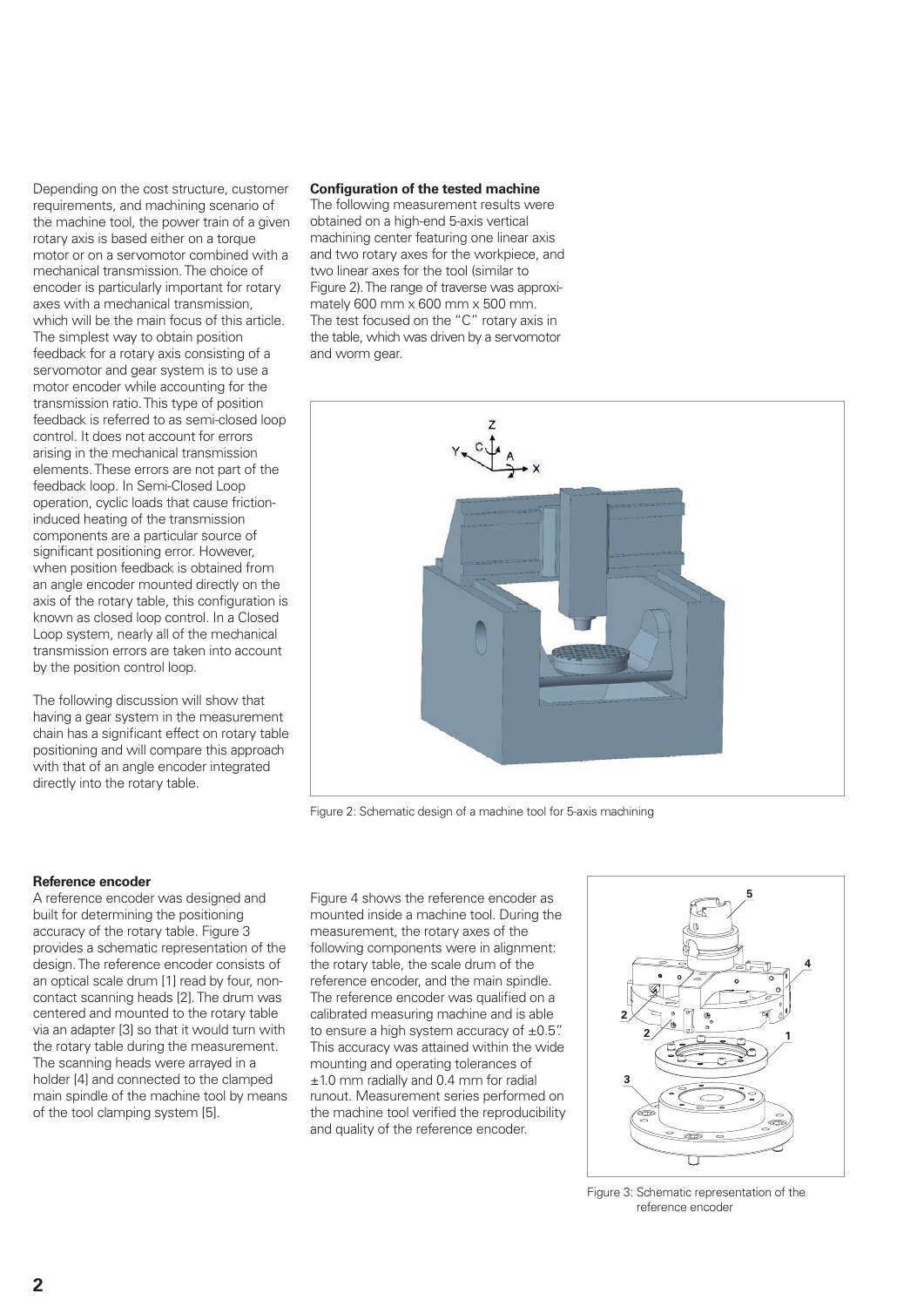The benefit of this reference encoder lies in its generous mounting tolerances (especially its permissible eccentricity of ±0.2 mm), which greatly facilitate installation and operation. The encoder's stated system accuracy refers to the complete reference encoder and is unaffected by external environmental factors. Measurements are also possible at any rotary axis position and in small stepping angles. No fixed value for the number of measurement positions or the equal distance between them was specified. It was not necessary to link the reference encoder with the machine control.



Figure 4: Reference encoder on the rotary table of a machine tool

#### **Position measurement on rotary axes**

Although direct drive systems with torque motors are widespread, a high proportion of machine-tool rotary axes still use a servomotor combined with a mechanical transmission. Reasons for this include the required level of machining complexity and the cost structure of the machine. When a servomotor is used, there are two ways to determine the angular position of the axis. The two position feedback configurations— Closed Loop (CL) and Semi-Closed Loop (SCL)—are schematically depicted in Figures 5 and 6.



Figure 5: Closed Loop configuration



Figure 6: Semi-Closed Loop configuration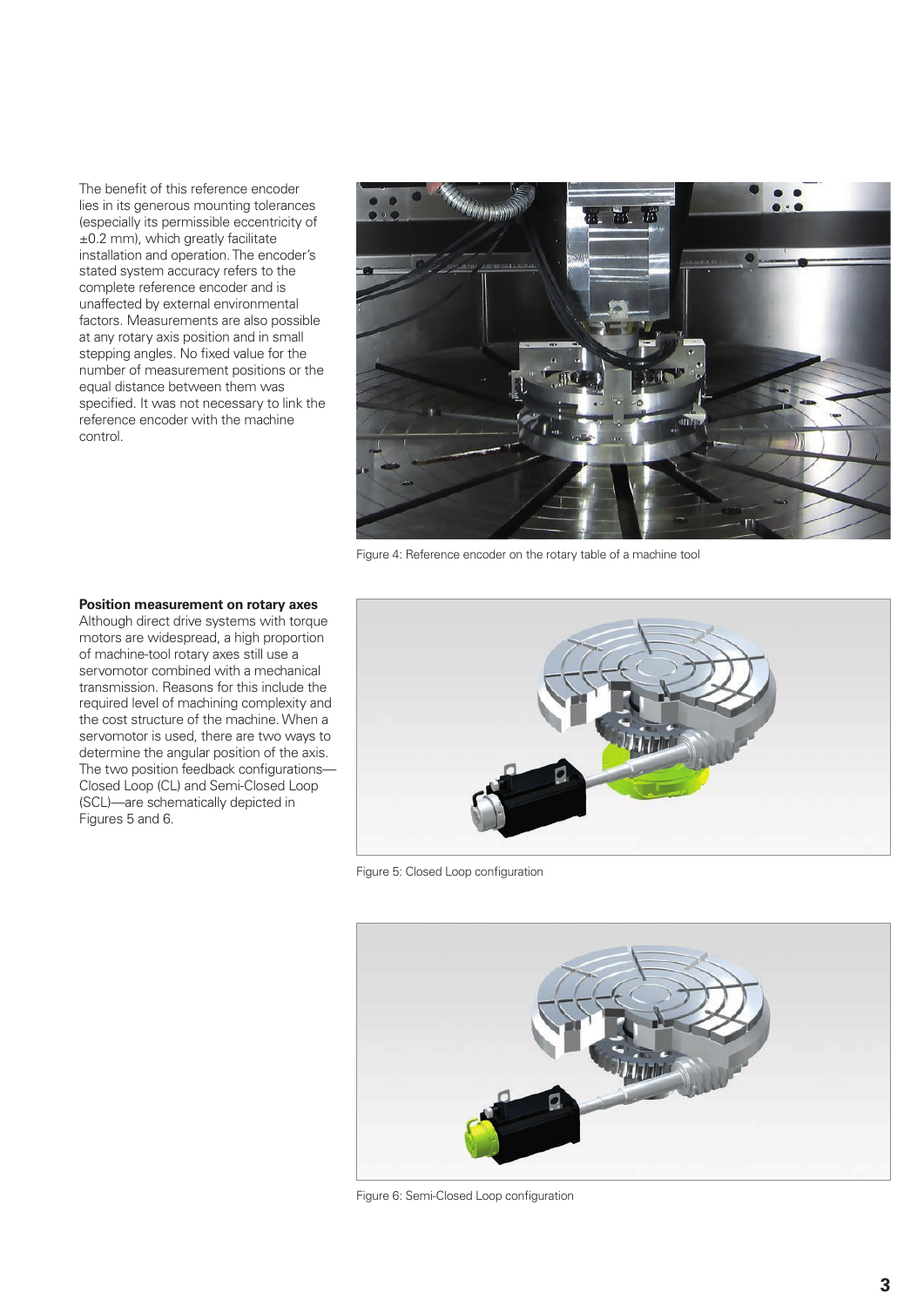Compared with the Closed Loop setup, the Semi-Closed Loop configuration contains more sources of error due to the greater number of components located between the point of position measurement at the encoder and the affected rotary table. Particularly problematic in this context are geometric errors, elasticity errors in the mechanical transmission elements, thermal effects, and wear. Position measurement is also influenced by dynamic effects arising from the machining forces and vibrations. In a Closed Loop configuration, however, the positioning accuracy remains largely unaffected by the main error sources mentioned above since these errors are measured at their point of origin by the angle encoder and can be accounted for in the position control loop.

Although the measured rotary table is normally operated under Closed Loop control, this machine's control can be easily reparameterized to position the table under Semi-Closed Loop control. This allows for a direct comparison of the position error of the rotary table for both configurations (see Figures 7 and 8). For this comparison, 720 measuring positions evenly distributed along the circumference of the table were first approached from two directions: clockwise (CW) and counterclockwise (CCW). This high-resolution characterization of the position behavior revealed the constant, position-dependent, and nonsystematic effects that influence rotary axis positioning. In the Closed Loop configuration, high positioning accuracy was attained across the measured angular

range of the axis, and the two directions of approach were barely distinguishable from each other. This measurement curve primarily reflects the behavior of the angle encoder used for position control. In the Semi-Closed Loop configuration, higher reversal error between the directions was apparent, as was a much larger variance within a single direction. This is primarily due to position-dependent errors in the mechanical transmission elements (i.e., play, friction, and gear-meshing effects). The larger amplitude of high-frequency vibration in the CW measurement compared with CCW also points to heightened wear in the gear flanks for this evidently preferred direction.



Figure 7: Position error from measurement of 720 positions under Closed Loop control



Figure 8: Position error from measurement of 720 positions under Semi-Closed Loop control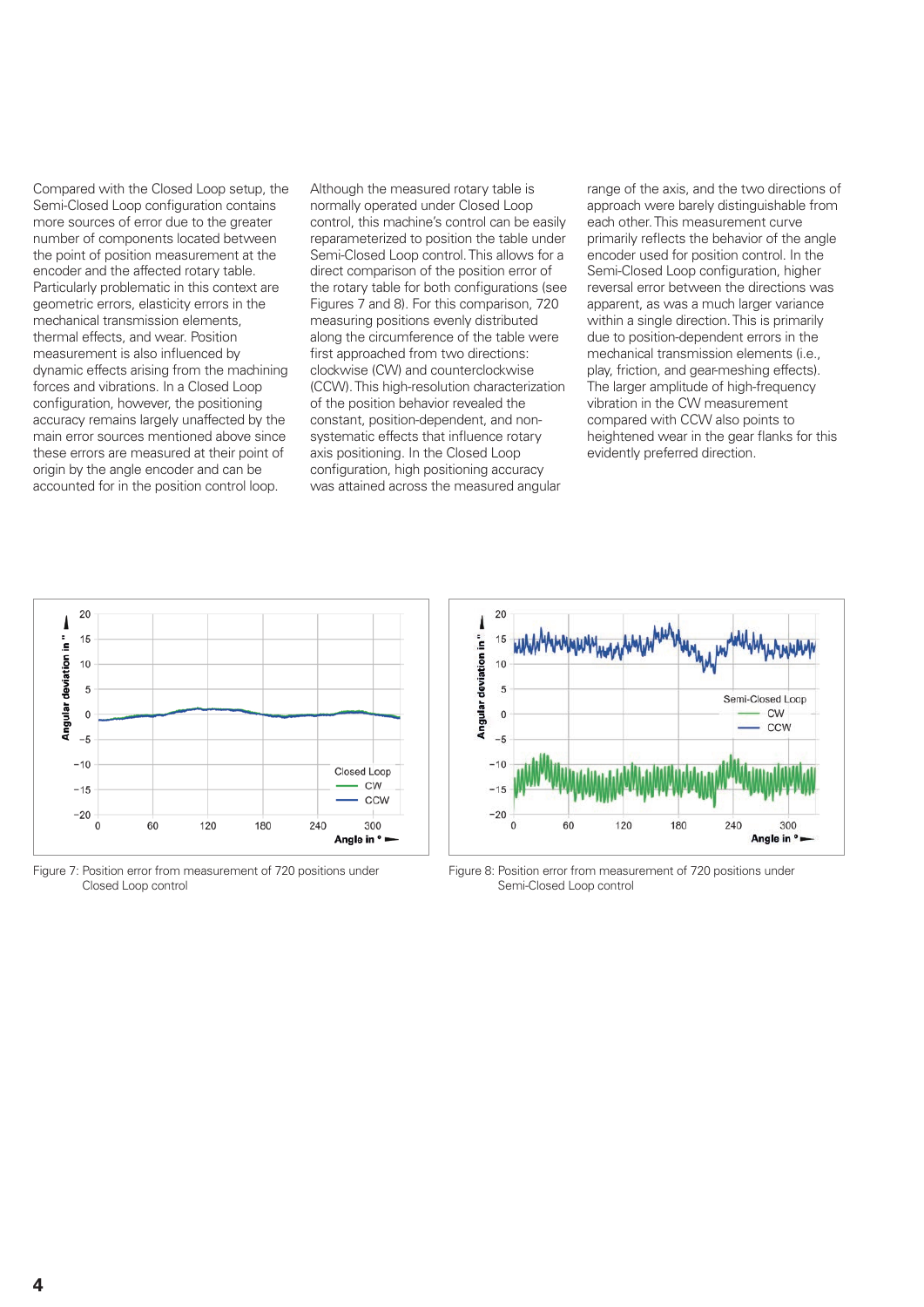#### **Determining the positioning accuracy of rotary tables with the reference encoder**

All of the measurements presented here were performed on the machine tool described above. Its control enables the rotary table to be switched between Closed Loop and Semi-Closed Loop operation. In Closed Loop operation, position feedback was provided by an RCN 8310 angle encoder. In Semi-Closed Loop mode, the position of the rotary table was calculated based on the motor

encoder signal and the transmission ratio of the worm gear. Because these results were obtained on the same machine and with the same feed-axis power train, a direct comparison was possible. The positioning accuracy of the rotary table was determined using the standardized measuring procedures laid out in the ISO 230-2 and ISO 230-3 standards.

#### **Static positioning accuracy as per ISO 230-2**

First, the static positioning accuracy of the rotary table was determined in accordance with ISO 230-2. To this end, the 360° measuring range was subdivided into twelve, equidistant positions at 30° intervals. This represents the typical number of measuring points when an autocollimator with a polygon mirror is used. The measuring points were approached sequentially at a feed rate of 1000 °/min. The final position was then measured at standstill by the reference encoder for the rotary table. In order to

obtain a statistically meaningful result for the acquired parameters, this procedure was repeated five times each under clockwise and counterclockwise rotation. Similar starting conditions for the comparative measurements were created not only by using the same machine but also by initially deactivating the C-axis compensation tables stored in the control for both configurations.

Under Closed Loop control (Figure 9), the measured accuracy remained stable within

a range of  $\pm 1.3$ ", which is to be expected when an angle encoder is used. By comparison, the measurement results for Semi-Closed Loop operation (Figure 10) exhibited a lower rotary table positioning accuracy of ±5" in each direction. In addition, a reversal error of 31" was clearly detected under varied approach directions. During a second round of measurements, the positioning accuracy values determined for the twelve sampling points in each configuration (CL and SCL) were stored in a compensation table and activated.



Figure 9: Position error as per ISO 230-2 under Closed Loop control (without compensation)



Figure 10: Position error as per ISO 230-2 under Semi-Closed Loop control (without compensation)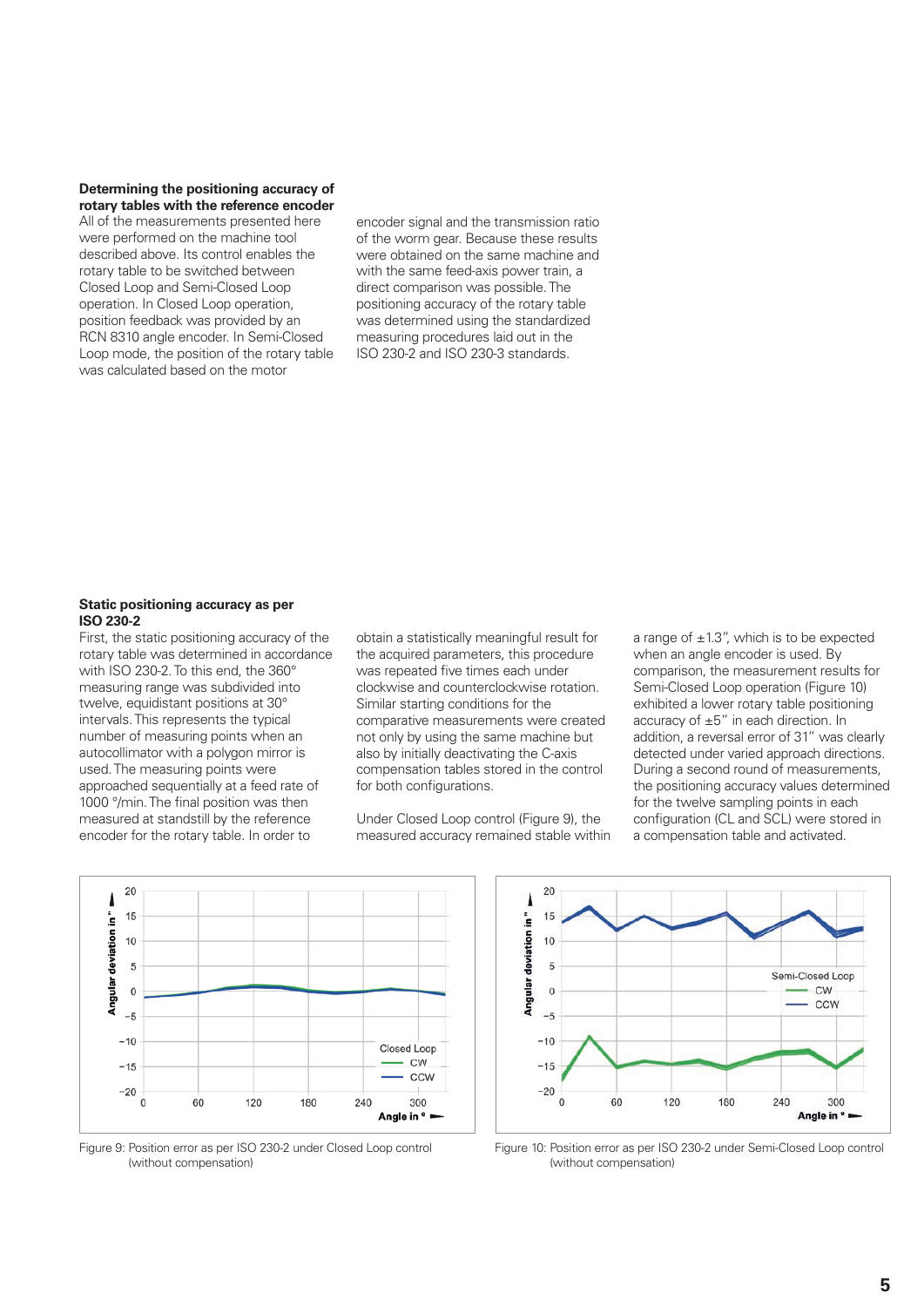After parameterization and activation of the non-linear axis error compensation on the machine's control, the results from both control loop configurations were now available in a good and acceptable accuracy range (see Figures 11 and 12). The accuracy under Closed Loop control improved to ±0.35". The Semi-Closed Loop configuration also performed well in this measurement, exhibiting a low position error of  $\pm 1.4$ " across the measured range of rotation. However, a low reversal error of 1.0" was still noticeable. At this point, it is important to remember that the compensation values represent a discrete machine state, are valid for only the first measurement, and are stored as static values in a table. During operation, however, both the machine state and position uncertainty change in response to thermal and mechanical loads, as well as due to wear in the mechanical components.

Thus, over time, the use of static tables to compensate for position error will fail to attain the quality depicted in Figures 11 and 12.

The positioning accuracy behavior between the sampling points used for compensation can be seen from a repeated measurement under Semi-Closed Loop control using twelve sampling points and 60 measuring points. This is the typical number of sampling points generated during a measurement with an autocollimator and polygon mirror. The results from this additional measurement are shown in Figure 13. The plot shows a significantly higher position error of  $\pm 4.5$ " and a reversal error of up to 4.0". In addition, high-level, non-linear effects are apparent between the selected sampling points. Like the short-range errors in Figure 8, these non-linear effects cannot be

modeled by the compensation values from Figure 10 and are thus unknown to the control. The use of compensation tables in Semi-Closed Loop operation does not ensure attainment of the positioning accuracy between the sampling points and the results will deviate considerably from those in Figure 12. Therefore, this method of compensation is suitable only when the rotary table approaches previously known positions. This may be the case, for example, in 3+2-axis machining.

In theory, a much greater number of sampling points could be used in the control's static compensation table, but this would require an unreasonable amount of measurement work. Furthermore, during the machining process and even during measurement, the thermal state of the machine tool is subject to change. This will be discussed in the following.



Figure 11: Position error as per ISO 230-2 under Closed Loop control (with compensation)



Figure 12: Position error as per ISO 230-2 under Semi-Closed Loop control (with compensation)



Figure 13: Position error as per ISO 230-2 under Semi-Closed Loop control (60 measuring points, with compensation)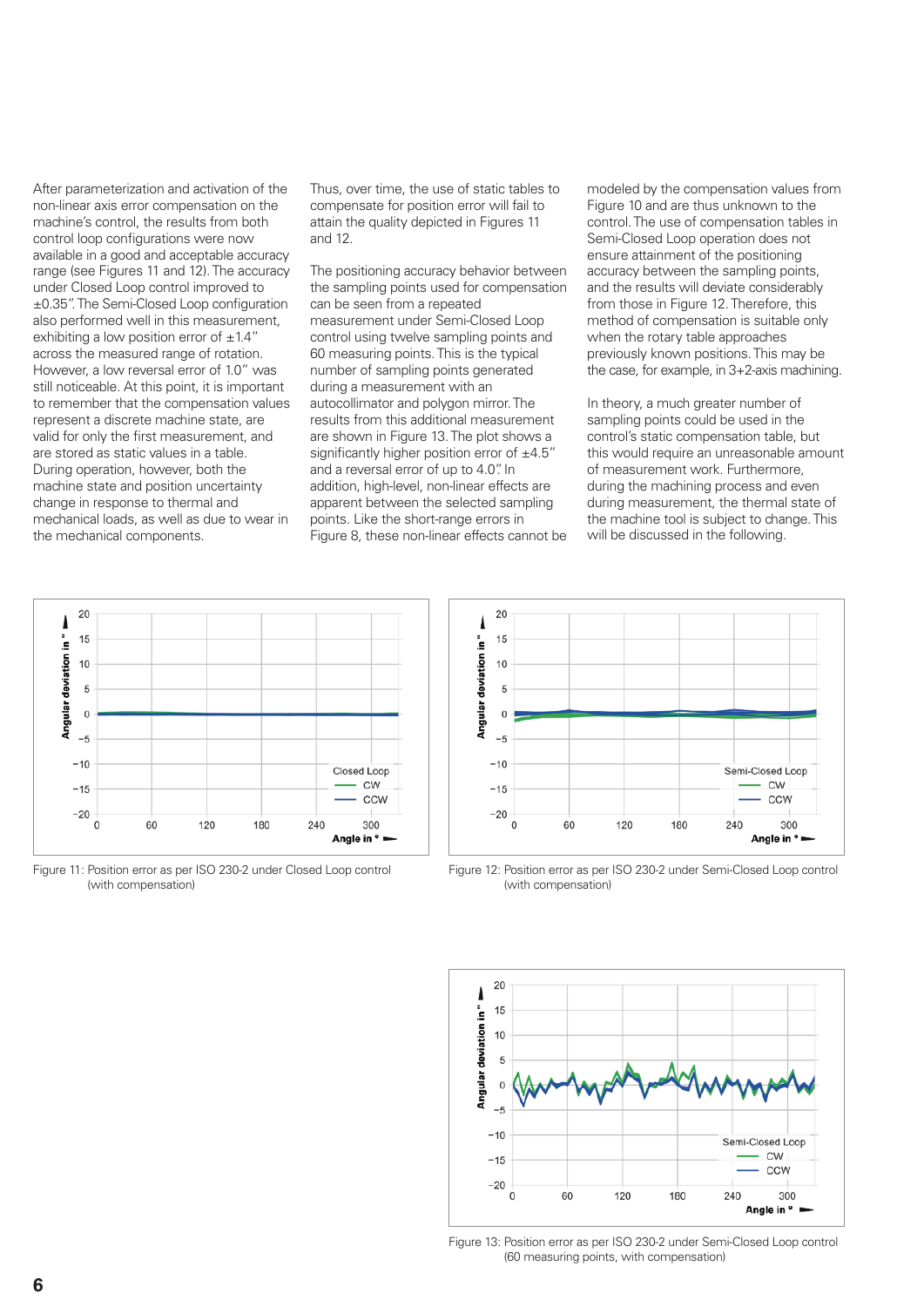#### **Determining the effects of thermal drift as per ISO 230-3**

A measurement as per ISO 230-3 for each configuration revealed the change in positioning behavior due to heat build-up in the power train of the rotary axis and its other mechanical components. For this measurement, compensation was activated in the machine's control based on the sampling points defined in the previous section. In addition, the effects of thermal position drift on the positioning accuracy of the rotary axis were determined in accordance with ISO 230-3. For this purpose, two positions were defined (0° and 180°) and likewise approached from two directions (CW and CCW). Between the individual measurements, a temperature increase for the measurement range (0° to 180°) was achieved through five cyclic movements at a feed rate of 3000 °/min. The measured values continued to be recorded until the thermal position drift of the rotary table stopped changing.

The measurement results in Figure 14 show that, when an angle encoder is used in Closed Loop control, the positioning accuracy remains stable even despite cyclic movement of the rotary table axis and the resulting temperature increase in the power-train components. In this configuration, the angle encoder measures the thermally-dependent position drift and feeds it back into the position control loop. The maximum value in this measurement was 0.5".

By comparison, the Semi-Closed Loop configuration exhibited a considerable change in positioning accuracy over time (Figure 15). This change involves two parameters: the amplitude, with a maximum of 8", and a very short time constant of approximately 2 minutes. In addition, a position drift component was superimposed at the 0° measurement position. This component arose from heat build-up in the structural elements of the machining center with a considerably longer time constant. As a result, the distance between both measuring points was also constantly changing.

In addition, the reversal error between the two approach directions rose to 3". Regardless of the maximum error acceptable in some applications, the short time constant is problematic in many machining scenarios. Examples include the machining of smaller lot sizes or the cyclic alternation between positioning of the rotary axis with subsequent standstill (machining in opposite orientations) and continuous motion of the axis. The replacement of a broken tool also falls within this time constant.

In the case of the measured rotary table, it has already been shown that the use of a compensation table is not helpful. The seemingly stable state of the position error reached after approximately 25 minutes will change every time the machine or feed axis comes to a standstill, such as during rechucking or the loading of a new workpiece. This translates into a high level of uncertainty for the attainable machining accuracy and will have a direct impact on workpiece accuracy during 5-axis simultaneous machining, and even during 3+2-axis machining.



Figure 14: Position error as per ISO 230-3 under Closed Loop control (with compensation)



Figure 15: Position error as per ISO 230-3 under Semi-Closed Loop control (with compensation)